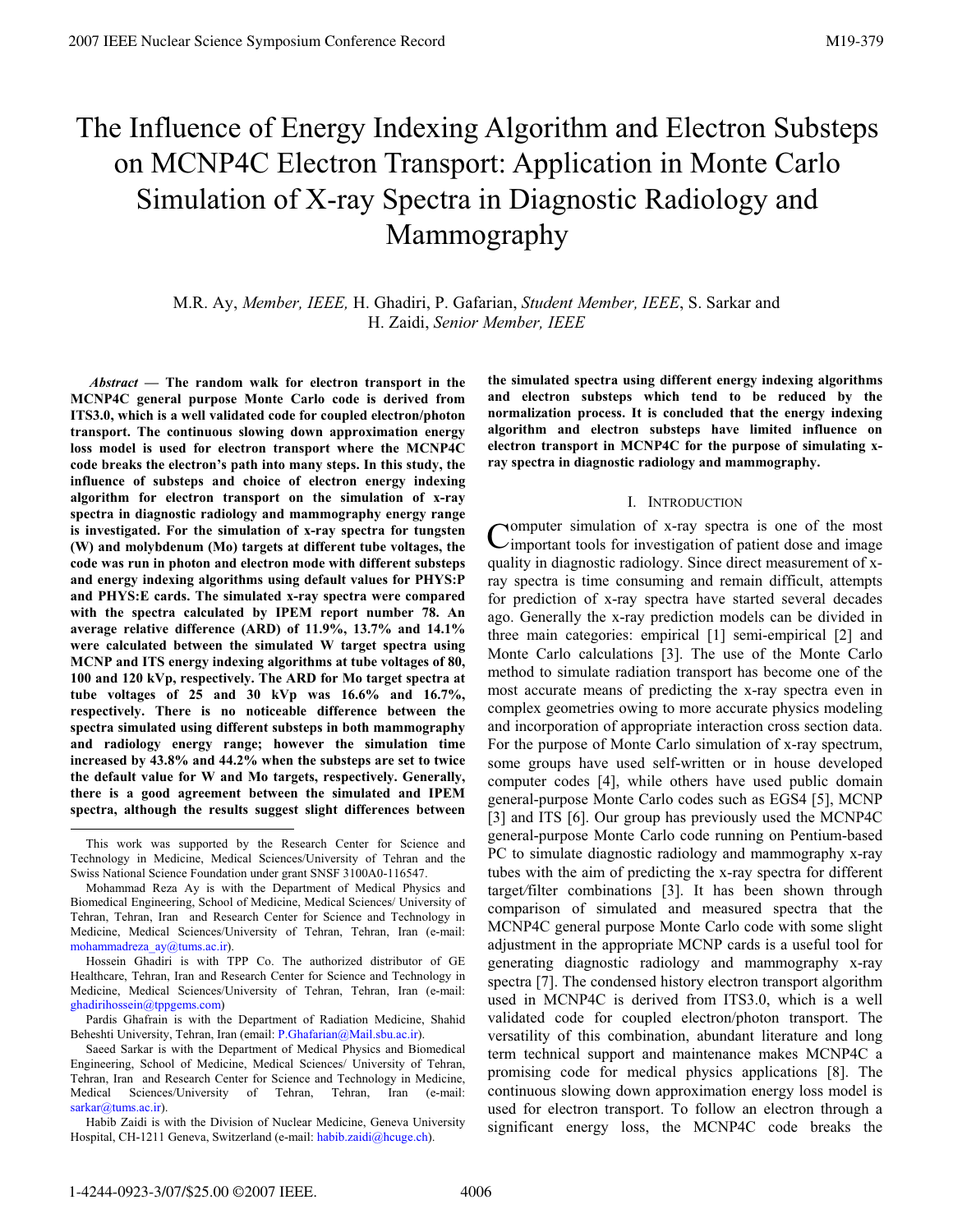electron's path into many steps. These steps are chosen to be long enough to encompass many collisions (so that multiple scattering theories are valid) but short enough so that the mean energy loss in any one step is small (so that the approximations necessary for multiple scattering theories are satisfied). According to the MCNP user manual, it is advisable to raise the number of substeps *m* per energy step if the expected number of substeps per history in a material region is less than about ten. The advantage of increasing *m* is that the angular deflection for interrupted substeps is applied to a smaller fraction of the substeps. A potential disadvantage is that the substep length may decrease to a point where the Goudsmit– Saunderson multiple scattering theory becomes less reliable. Because of the energy loss straggling, the production of bremsstrahlung and the interruption of the electron track at cell boundaries, the actual sequence of electron energies will generally deviate from the simple sequence. The precalculated transport data from a nearby energy group are therefore assigned by the so-called energy indexing algorithm. MCNP offers two energy indexing algorithms. By default, the MCNP energy indexing algorithm is applied, but the user can decide to use the ITS energy indexing algorithm instead [8].

In this study, the influence of substeps and choice of electron energy indexing algorithm for electron transport on the simulation of x-ray spectra in diagnostic radiology and mammography energy range is investigated. For simulation of x-ray spectra for tungsten and molybdenum targets at various tube voltages, the code was run in photon and electron mode with different substep sizes and energy indexing algorithms using default values for PHYS:P and PHYS:E cards to enable full electron and photon transport. The influence of voxel size was not considered on electron transport since the target size in the x-ray tube is large enough to stop all electrons without entering to the other cells.

#### II. MATERIALS AND METHODS

# *A. The MCNP4C Monte Carlo Code*

MCNP is a general-purpose Monte Carlo N–Particle code that can be used for neutron, photon, electron, or coupled neutron/photon/electron transport. The code treats an arbitrary three-dimensional configuration of materials in geometric cells bounded by first- and second-degree surfaces and fourthdegree elliptical tori. Important standard features that make MCNP very versatile and easy to use include a powerful general source, criticality source, and surface source; both geometry and output tally plotters; a rich collection of variance reduction techniques; a flexible tally structure; and an extensive collection of cross-section data. In order to use the code the user creates an input file that is subsequently read by MCNP. This file contains information about the problem in areas such as: the geometry specification, the description of materials and selection of cross-section evaluations, the location and characteristics of the neutron, photon, or electron source, the type of answers or tallies desired, and any variance reduction techniques used to improve efficiency.

MCNP version 4C was developed by the Monte Carlo Team in the Diagnostic Applications Group  $(X-5)$  of the Applied Physics Division (X) at Los Alamos National Laboratory. The code uses continuous-energy nuclear and atomic data libraries. Nuclear data tables in this code exist for neutron interactions, neutron-induced photons, photon interactions, neutron dosimetry or activation, and thermal particle scattering. Photon and electron data are atomic rather than nuclear in nature. Each data table available to MCNP is listed on a directory file, XSDIR. Users may select specific data tables through unique identifiers for each table, called ZAIDs. These identifiers generally contain the atomic number Z, mass number A, and library specified ID. Photon interaction tables exist for all elements from  $Z = 1$  through  $Z = 94$ . The data in the photon interaction tables allow MCNP to account for coherent and incoherent scattering, photoelectric absorption with the possibility of fluorescent emission, and pair production. Scattering angular distributions are modified by atomic form factors and incoherent scattering functions. The electron library contains data on an element-by-element basis for atomic numbers  $Z=1-94$ . As is the case with photons, there is no distinction between isotopes for a given element. The library data contain energies for tabulation, radiative stopping power parameters, bremsstrahlung production cross sections, bremsstrahlung energy distributions, K-edge energies, Auger electron production energies, parameters for the evaluation of the Goudsmit-Saunderson theory for angular deflections based on the Riley cross section calculation, and Mott correction factors to the Rutherford cross sections also used in the Goudsmit-Saunderson theory.

To improve the efficiency of electron and photon transport, two cards (PHYS:P and PHYS:E) are implemented in MCNP for biasing some physical parameters such as production of secondary electrons by photons (IDES), coherent scattering (NOCOH), bremsstrahlung angular distribution (IBAD) and production of characteristic x-rays (XNUM). The default value for the latter  $(XNUM = 1)$  results in the analog number of tracks being sampled. If  $XNUM > 0$ , the number of photons produced is XNUM times the number that would be produced in the analog case, and a corresponding weight adjustment is made. Setting XNUM to zero turns off the production of x-ray photons by electrons.

# *B. Electron Substeps*

To transport an electron, the MCNP4C code breaks the electron's path into many steps. These steps are chosen to be long enough to encompass many collisions (so that multiple scattering theories are valid) but short enough so that the mean energy loss in any one step is small (so that the approximations necessary for multiple scattering theories are satisfied). Except for the energy loss and straggling calculation, the detailed simulation of the electron history takes place in the sampling of the substeps. The Goudsmit-Saundeson theory is used to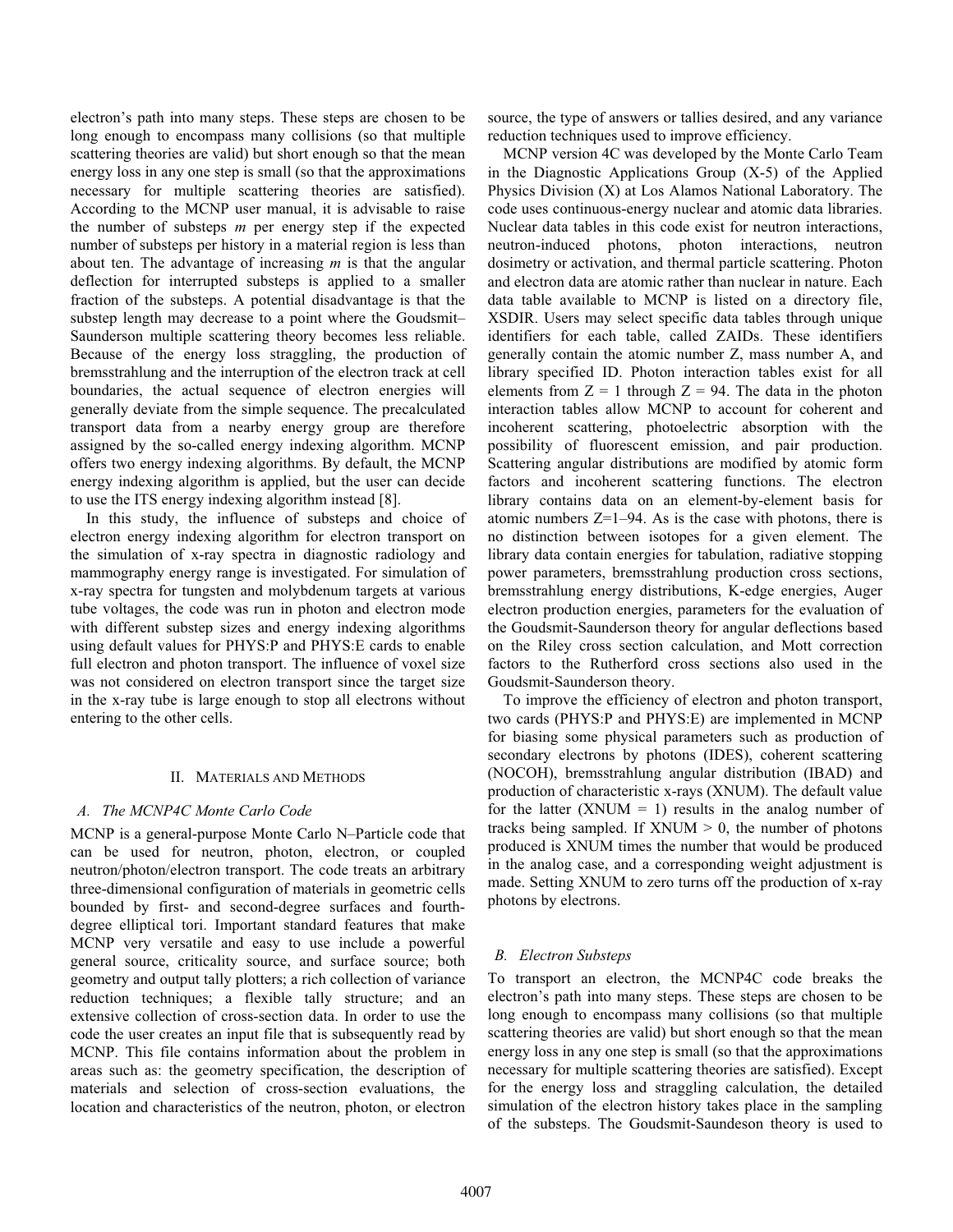sample from the distribution of angular deflections, so that the direction of the electron can change at the end of each substep. For electron transport, MCNP addresses the sampling of bremsstrahlung photons at each electron substep. The table of production probabilities is used to determine whether a bremsstrahlung photon will be created [9]. The MCNP further break the electron steps into smaller substeps. A major step of path length *s* is divided into *m* substeps, each of path length *s/m*. Angular deflections and the production of secondary particles are sampled at the level of these substeps. The integer *m* depends only on material (average atomic number *Z*). Appropriate values for *m* have been determined empirically, and range from  $m = 2$  for  $Z < 6$  to  $m = 15$  for  $Z > 91$ . In some circumstances, it may be desirable to increase the value of *m* for a given material. In particular, a very small material region may not accommodate enough substeps for an accurate simulation of the electron's trajectory. In such cases, the user can increase the value of *m* with the ESTEP option on the material card. A reasonable rule of thumb is that an electron should make at least ten substeps in any material of importance to the transport problem. It should be noted that, if user set the value of *m* to a value smaller than the built-in default found for this material by the code, the entry is ignored [8].

# *C. Energy Indexing Algorithms*

Because of the energy loss straggling, the production of bremsstrahlung and the interruption of the electron track at cell boundaries, the actual sequence of electron energies will generally deviate from the simple sequence. The precalculated transport data from a nearby energy group are therefore assigned by the so-called energy indexing algorithm. Although the assigned transport data will not exactly match the electron energy in each individual case, a correct average result is intended. One might say that a Monte Carlo interpolation of the transport data is performed. MCNP offers two energy indexing algorithms. By default, the so-called MCNP energy indexing algorithm is applied, but the user can decide to use the so-called ITS energy indexing algorithm instead. The MCNP energy indexing algorithm assigns the transport parameters from the energy group for which the electron energy lies in between the group boundaries. The ITS indexing algorithm, on the other hand, assigns the parameters from the group whose upper boundary is closest to the electron energy. Since the transport parameters are calculated for the upper boundary of an energy group, those assigned by the MCNP indexing algorithm correspond to an electron energy that is, on the average, located half a group too high on the energy grid. This means that a systematic error is introduced in the Monte Carlo interpolation of the transport data. The user can change the energy indexing algorithm in the MCNP code using the debug information card (DBCN). By setting the related flag (X18) in the DBCN card to zero, the MCNP energy indexing algorithm is activated while the  $X18=1$  activate the ITS energy indexing algorithm.

# *D. Simulation of x-ray spectra using MCNP4C*

For simulation of x-ray spectra, the code was run in photon and electron mode. The procedure starts with definition of a pencil beam electron source emitting the electrons with energy *E* within toward the target. We have considered a constant energy for emitted electrons. When the electrons strike the target, the code transports the electrons inside the target material until they are stopped after losing their kinetic energy. During the electrons' transport, all bremsstrahlung and characteristic x-ray production is considered. The calculated spectrum is then normalized to the total number of photons in the spectrum. The experimental set-up used in our simulation was based on the RAD 60 x-ray tube (Varian medical Systems, CA) material composition and target dimensions. We used the point detector tally measure of photon flux at a point (unit is photons/cm<sup>2</sup> or MeV/cm<sup>2</sup>), which is normalized to be per starting particle. The x-ray beam is produced as electrons slow down in the anode, encounter some attenuation in the anode material depending on the anode angle and the beam direction. The x-rays propagate isotropically from the point of production, but the direction toward the *Be* window is the only one of interest for measurement of the x-ray spectra. After passing through the *Be* window, the x-ray spectrum passes through the additional filter material and air for further attenuation of the x-ray beam before the measurement point. Different energy indexing algorithms and electron substeps were considered for quantitative assessment of their effect on the simulation of x-ray spectra in both radiology and mammography energy range.

# *E. Reference Spectra*

The generated spectra using *IPEM report No. 78* in both radiology and mammography energy ranges were used in this study as the reference spectra. The *IPEM report* contains sets of radiology and mammography x-ray spectra with much wider ranges than the previous version. This version uses XCOM photon cross section library to calculate linear attenuation coefficients of various materials. The unattenuated photon spectra are given for tungsten targets, tube potential from 30 kV to 150 kV, and target angles from 6° to 22°. The ripple value can be changed from 0 to 30%. Constant potential mammographic spectra are provided from 25 kV to 32 kV for molybdenum and rhodium targets for target angles ranging between 9° and 23°. All spectra are provided at energy bin width of 0.5 keV. These reference spectra were validated with measured spectra in a previous publication [10].

### III. RESULTS

Fig. 1a shows the simulated tungsten target spectra at 80, 100 and 120 kVp tube voltages using different energy indexing algorithms after normalization to facilitate comparison with *IPEM report No. 78*. The magnitude of produced bremsstrahlung and characteristic x-rays in the simulated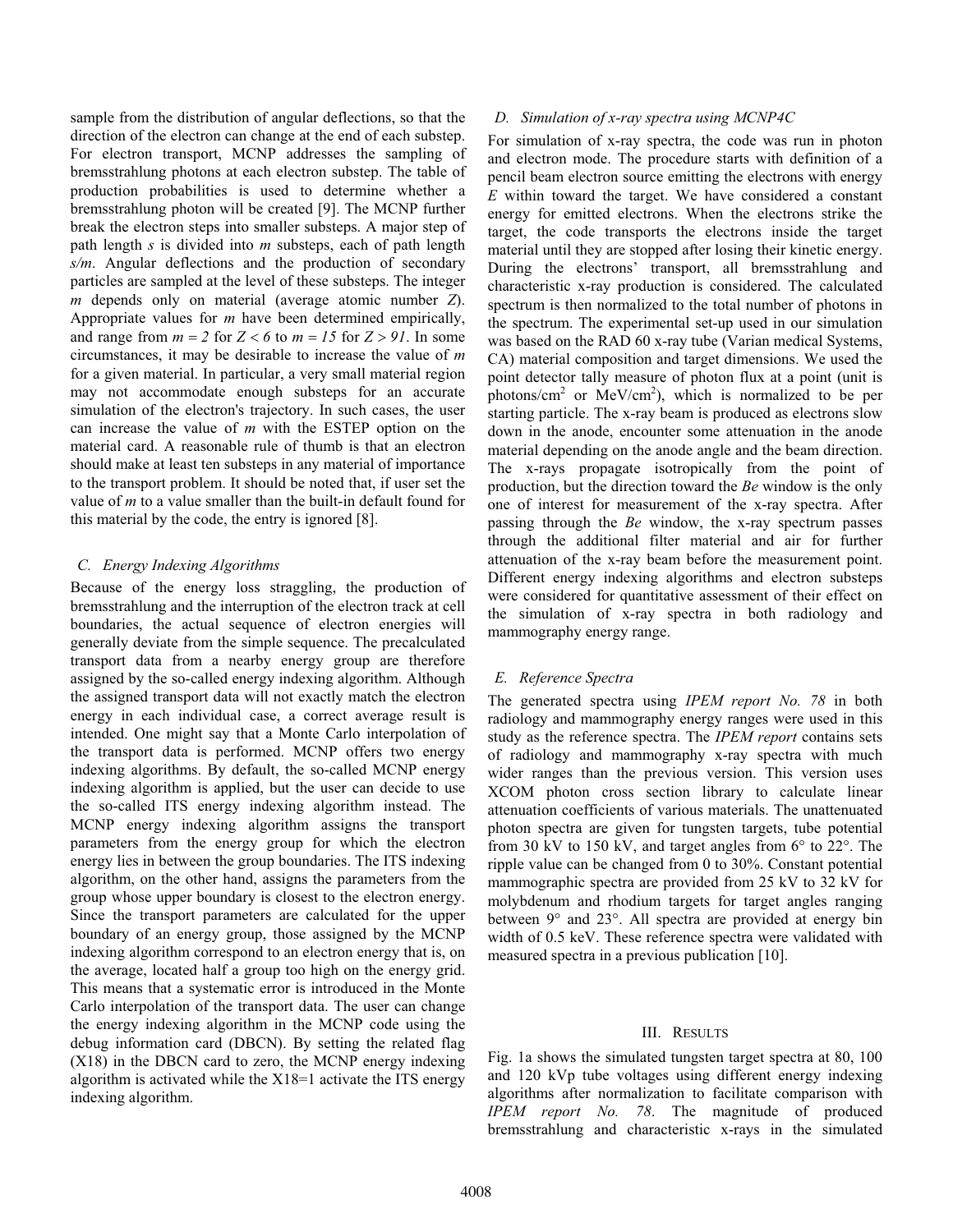spectra with ITS energy indexing is lower than MCNP energy indexing algorithm in all energy bins. An average relative difference (ARD) of 11.9%, 13.7% and 14.1% was calculated between the *W* target simulated spectra with MCNP and ITS energy indexing algorithms at tube voltages of 80, 100 and 120 kVp, respectively. Fig. 1b shows the comparison of simulated spectra using both energy indexing algorithms without normalization. There is good agreement between simulated and reference spectra. The difference between simulated spectra with different energy indexing algorithms is reduced during the normalization process.



**Fig. 1**. Comparison of simulated spectra with IPEM report No. 78 for 12 degree *W* target and 1.5 mm Al filter at 80, 100 and 120 kVp using different energy indexing algorithms after normalization (a). Comparison of simulated spectra for 12 degree *W* target and 1.5 mm Al filter at 80, 100 and 120 kVp using different energy indexing algorithms (b). A total number of 30 million electrons were simulated. The spectra were normalized with total number of simulated electrons.

Fig. 2a and 2b show the simulated tungsten target spectra at 50 and 70 kVp and 40 and 60 kVp tube voltages using different energy indexing algorithms, respectively. The magnitude of produced bremsstrahlung x-rays in the simulated spectra with ITS energy indexing is lower than MCNP energy indexing algorithm in all energy bins.



**Fig. 2.** Comparison of simulated spectra for 12 degree *W* target and 1.5 mm Al filter at 70 and 50 kVp using different energy indexing algorithms (a), same as above at 40 kVp and 60 kVp (b).

Fig. 3 shows the simulated molybdenum target spectra at 25 and 30 kVp tube voltages with different energy indexing algorithms. The good agreement between MCNP4C simulated spectra with IPEM for *Mo* target was already reported elsewhere [3]. Fig. 4a-b shows the simulated spectra with different numbers of electron substeps (ESTEP) for both *Mo* and *W* targets. Fig. 4c shows the impact of increasing the number of electron substeps on computation time. It was demonstrated that increasing the number of electron substeps increases the simulation time without substantial gain of accuracy for simulation of x-ray spectra (Fig. 4a-b).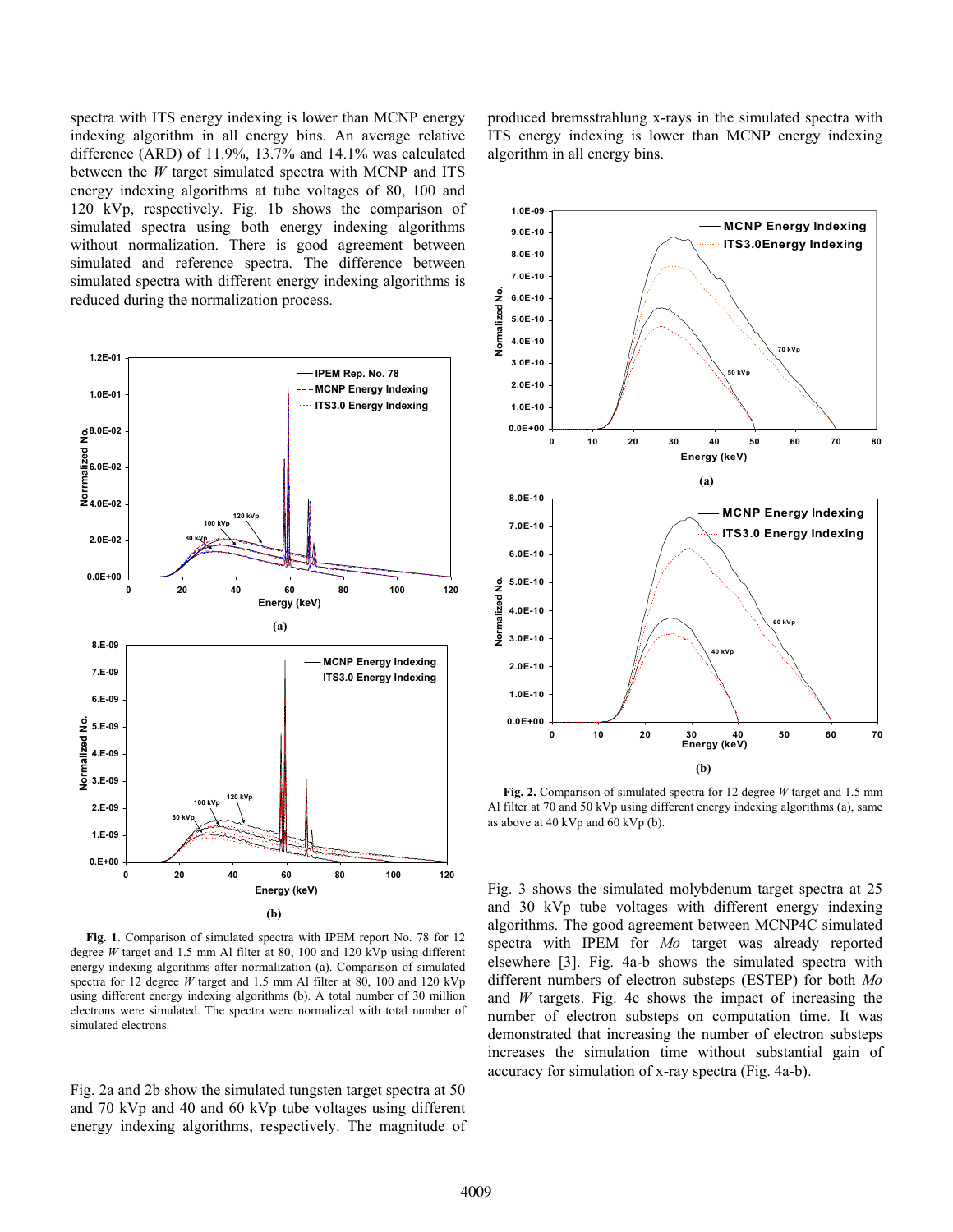

**Fig. 3.** Simulated spectra with 10 degree *Mo* target and 0.03 mm *Mo* filter at 25 and 30 kVp using different energy indexing algorithms.





**Fig. 4.** Comparison of simulated spectra using various numbers of substeps in *Mo* target (a). Comparison of simulated spectra using various numbers of substeps in *W* target (b). Comparison of computation time when using different numbers of electron substeps (c).

#### IV. DISCUSSION

The MCNP4C Monte Carlo code offers significant advantages for accurate simulation of x-ray spectra. More specifically, in order to improve the efficiency of electron and photon transport, two cards (PHYS:P and PHYS:E) are implemented in MCNP. The default value for the card production of characteristic x-rays  $(XNUM = 1)$  results in the analog number of tracks being sampled. There are also two adjustable parameters refereed to as electron substeps and electron energy indexing algorithm for electron transport. In this study, the influence of these two parameters on the simulation of x-ray spectra in diagnostic radiology and mammography energy range is investigated.

Although it has been reported that the energy indexing algorithm, electron substeps and voxel size have considerable influence on absorbed dose calculation [11], this study showed that these parameters are not important in modeling x-ray spectra in both radiology and mammography energy range. Figs 1-3 show that the use of the ITS energy indexing algorithm underestimates the calculated bremsstrahlung in all cases. It is obvious that increasing the electron substeps during the electron transport increases the accuracy of energy deposit calculation in the electron path length. On the other hand, increasing the number of electron substeps will definitely increase the computation time during the MC transport of electrons. This utility is important in dose calculation analysis but has not considerable effect in calculation of x-ray spectra. Fig. 4 indicates that increasing the electron substeps has not a considerable effect on the accuracy of calculated spectra but considerably increase the computation time (Fig. 4c).